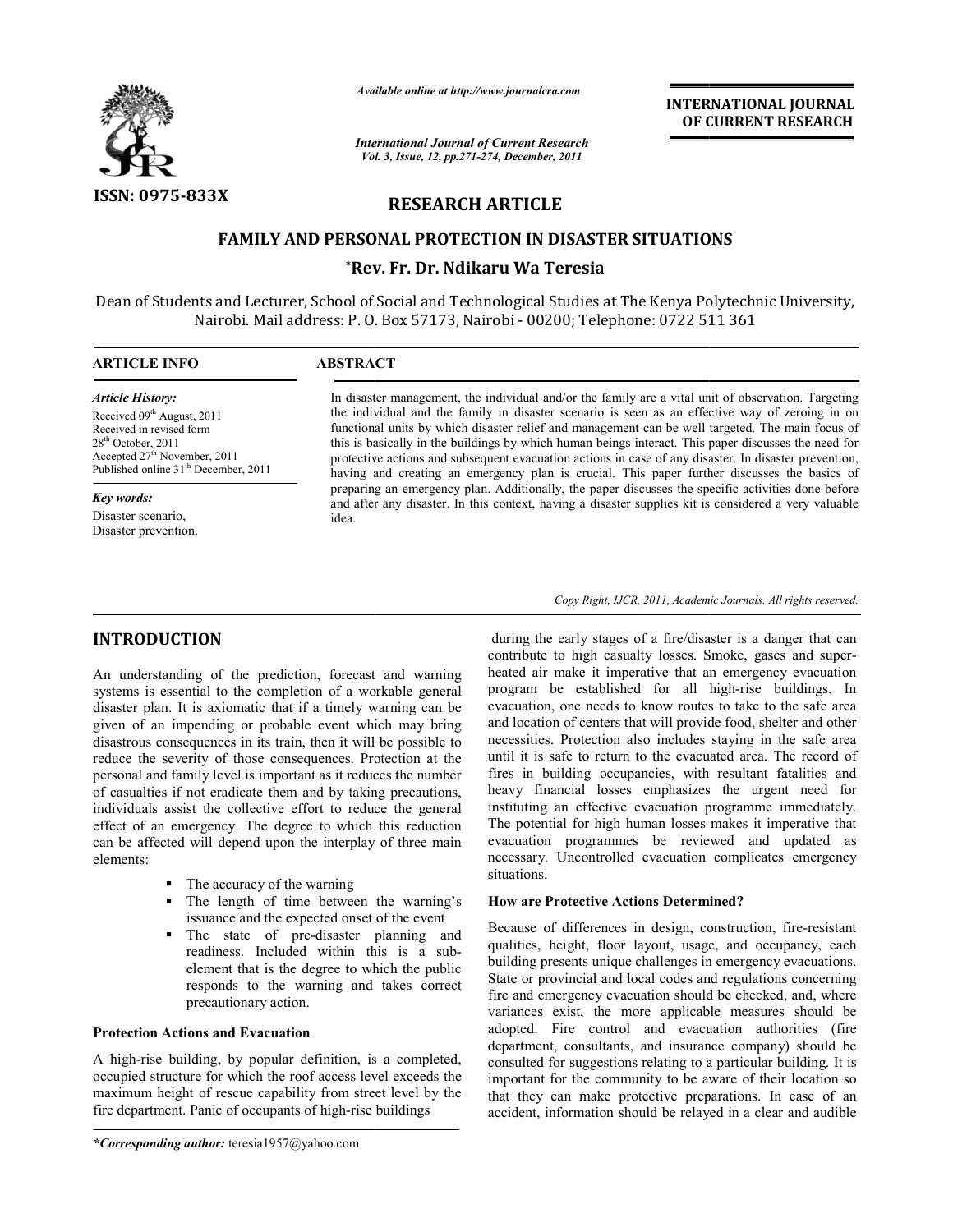manner, such as by use of radio, TV, loudspeakers, sirens, telephones, among others.

# **Creating an Emergency Plan**

Successful and efficient evacuation and emergency plan depends on complete pre-planning, organization and supervision.

Planning should include at least these basic principles:

- **Building evacuation organization**
- **Evacuation policy and plans**
- Detection and reporting (of fire or hazard)
- Evacuation program coordination (of movement and evacuation)
- Communication to direct movement and evacuation
- **Inspection and evaluation.**

# **Written Plan**

As soon as building occupancy begins, a written plan of fire and other emergency procedures should be agreed upon by building management and responsible representatives of each building tenant.

The emergency evacuation plan should include:

- An outline of the emergency evacuation organization plan and agreed-upon priorities, including responsibilities and authorities. Building and tenant representatives should agree upon these.
- Detection, emergency warning systems and reporting procedures for fire and other hazards should be provided.
- Coordination of central building emergency evacuation control with assigned floor emergency evacuation teams should provide for the orderly movement of persons. Preplanning and "fire in progress" chain-ofcommand instructions should be detailed, and each tenant should be required to acknowledge and comply.
- In addition to a suitable and effective firedetection system (both automatic and two-way voice communications), an adequate and effective system for two-way communications should be provided for every floor. The communication system will be used to direct the work assigned to floor evacuation teams and to assist in communications between buildings' communication control centres and fire department personnel using the system during fire-fighting and evacuation emergencies.
- Building management and tenants should cooperate in an education and training programme for all emergency floor-evacuation teams, employees, and building visitors. This should include a system of personal instruction for all building inhabitants and proper posting of instructions, placards and evacuation diagrams at strategic locations on every floor.

Emergency fire procedure information should be prominently posted in corridors.

- One individual should be designated to establish a programme, including proper documentation for regular inspections and follow-up to maintain the detection and communication system in the best operating condition.
- An evacuation drill programme should be established that will include periodic practice of movement of occupants to refuge areas. The frequency of these drills - monthly, quarterly, among others – would depend upon the employee turnover in the area. The schedule should be maintained and documented. The drill should include the progressive movement of personnel to areas of safety. The purpose of "progressive movement" should be explained to the tenants at this time; to keep all tenants at a safe distance from the fire hazard without evacuating the building all at once.

# **How to Prepare for an Emergency/Disaster**

## *Policy and Plans*

When leases are signed by tenants occupying various buildings, a document describing the building's emergency evacuation policy and plans should be provided by the building management and agreed upon by the tenant. This document should describe fire detection and fire reporting systems and the emergency evacuation plans and communication systems provided by the building. Tenants should agree to furnish assigned emergency evacuation teams and a responsible representative to act for them in all matters of fire control and personal evacuation. In the event that two or more residential tenants occupy a floor of a multipurpose high-rise building, the tenants should designate a floor evacuation representative and alternate who would report to the building coordinator.

#### *Evacuation Routes*

Drawings, diagrams, evacuation routes and similar information should be included in the building's emergency evacuation plans. Furthermore, the document should include those elements of this data sheet adopted as standard procedures. Floor numbering and direction of travel should be indicated in stairwells.

#### *Imminent Danger*

The building's emergency evacuation plan should define "imminent danger" situations and provide for immediate temporary action by responsible persons assigned to emergency floor evacuation teams.

# *Central Control*

The building's emergency evacuation plan should indicate how central control will function in the event of fire and the need to move and evacuate persons.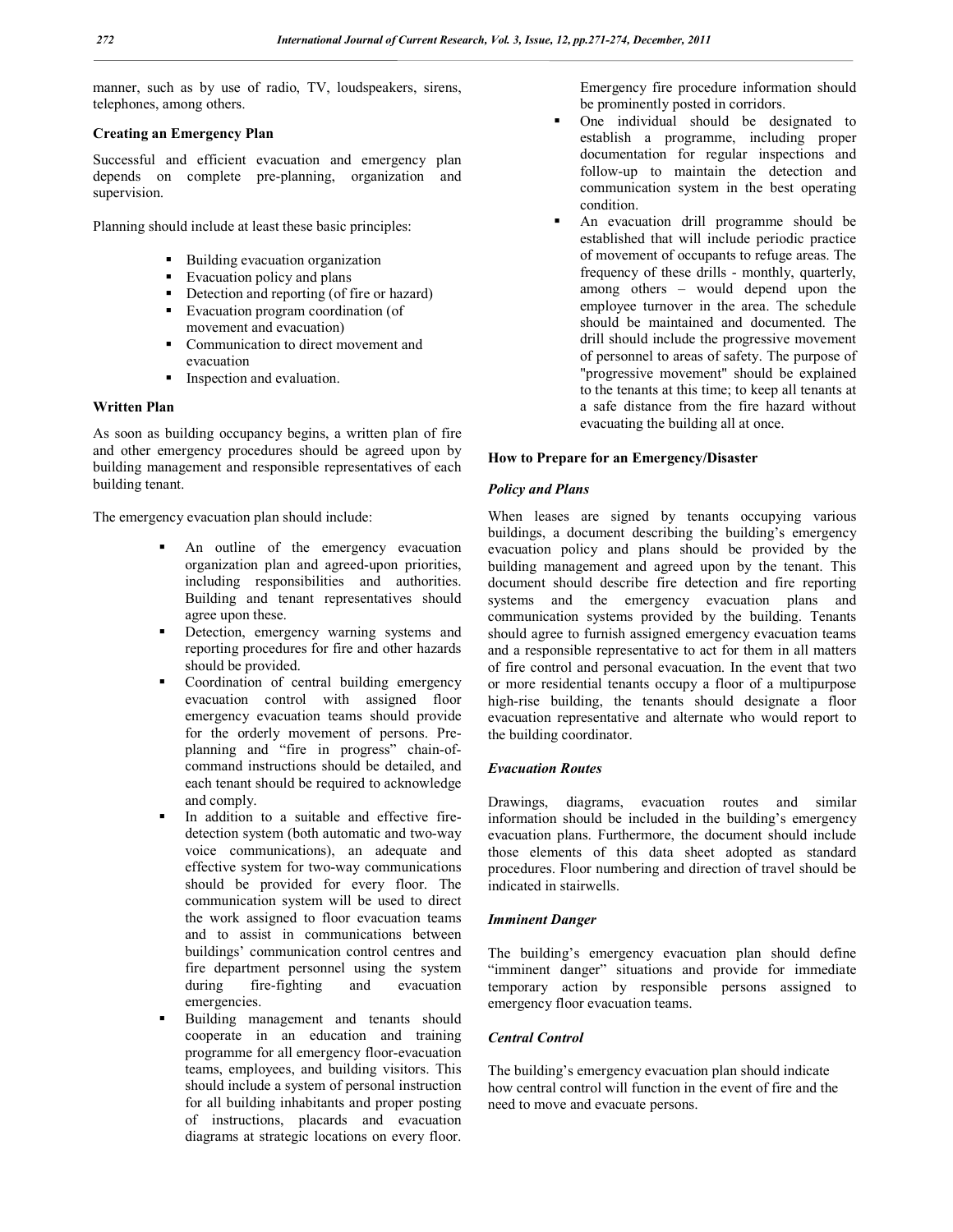# *Floor Evacuation Teams*

The building's emergency evacuation plan should include the duties and responsibilities of emergency tenant floor evacuation teams (see the accompanying "Self-Evaluation Checklist" for details).

#### *Information to Tenants*

The building's emergency evacuation plan should describe evacuation training to be provided and copies of written information furnished to occupants. Fire and emergency evacuation information should be posted at strategic locations on every floor and elevator.

#### *Evacuation Drills*

The building's emergency evacuation plan should include a schedule of programmed fire and evacuation drills. Partial building skill drills and full-dress "rehearsal for survival" should be planned.

#### **What to do if Disaster Strikes**

Movements of occupants to a refuge location, as well as total evacuation, require the utmost coordination of assigned emergency evacuation floor teams and central evacuation control. Detection, automatic alarm systems, or automatic sprinkler systems should be a part of the total disaster preparedness programme. However, if fire is detected or the start of a fire is witnessed, it should be reported immediately. Delays in reporting fires because of heroic but ineffective firefighting can result in needless time loss and allow a simple fire to get out of control. Fire-reporting systems must be handy, direct and not subject to any delay. Reporting by telephone or personal contact should be discouraged when faster means are available

#### *Before Disaster*

Pre-planning, evacuation priorities and proper skill drills help eliminate mistakes and misunderstanding. Plans should include possible alternate routes when particular circumstances warrant rerouting of occupants because of hazards (such as smoke, heat, and gasses) in the evacuation route. (Note: a blocked-open door can render an evacuation movement on a stairwell dangerous. Alternate routes should be planned and directed to be used until the cause of danger is removed and the stairwell is safe for use.). Chain of command pre-planning should determine those vested with authority to move persons and evacuate emergency areas as well as under what circumstances emergency temporary authority for immediate removal is provided to assign floor evacuation control teams. Central building evacuation control should take over command from floor evacuation control teams immediately. Similarly, central evacuation control should be relinquished to the fire department officials upon their arrival.

# *During Disaster*

Specific information for emergency should be conveyed by the building control to individually selected floors, or to all floors, depending on the extent of the emergency and the need

for evacuation at specific areas. Local police and fire departments should be consulted to determine adequacy of the plan. For fire emergencies, evacuation must be by means of fire stairwells. There should be a positive means of selectivity notifying occupants to evacuate. Definite priority must be given to those floors directly involved and floors immediately adjacent to the emergency. On the emergency involved floor, evacuation should be to the nearest available exit to a safe area three floors below or street level. Provisions should be made, and direction provided by assigned floor evacuation control teams, to make sure that traffic flows out and away from the building at all exit terminal points.

#### *After Disaster*

Generally, immediate evacuation will be from the floor where a fire or explosion emergency occurs and the two floors immediately above, and the two floors immediately below the emergency floor. These occupants will be directed to a refuge area and will be given movement priority. Thereafter, movement and evacuation priorities will be determined on the basis of particular fire and smoke conditions reported by emergency evacuation floor control teams and fire department personnel. These persons will direct evacuation disciplines, assisted (as necessary) by trained building evacuation control teams.

#### **To Prepare a Disaster Supplies Kit**

A disaster supplies kit is especially helpful in case you cannot be immediately reached by relief workers. It is supposed to help your family cope with the situation until help arrives or the situation subsides. This is putting together what you might need in case of an evaluation or a home confinement. There should be minimal and should be stored in an easy to carry container.

Include such items as:

- Water supply (at least a gallon per person per day) Store water in sealed, unbreakable containers. Replace every six months so that it remains fresh.
- Essential tools and supplies such as a battery powered radio, flashlight and extra batteries, pliers, tape, whistle, large plastic sheeting, paper and pencil
- A supply of non-perishable food, at least a three-day supply. The best are foods that do not require refrigeration, cooking and preparation and little water if they have been prepared. Ready-to-eat canned meats, fruits and vegetables are ideal. Remember when disaster strikes, there is no time to go shopping.
- Also think about the source of heat you can use in such situations.
- A tin opener and a utility knife.
- A map of the area.
- Extra clothes, sturdy shoes and rain gear.
- Blankets or sleeping bags.
- A list of important family information such as family physicians.